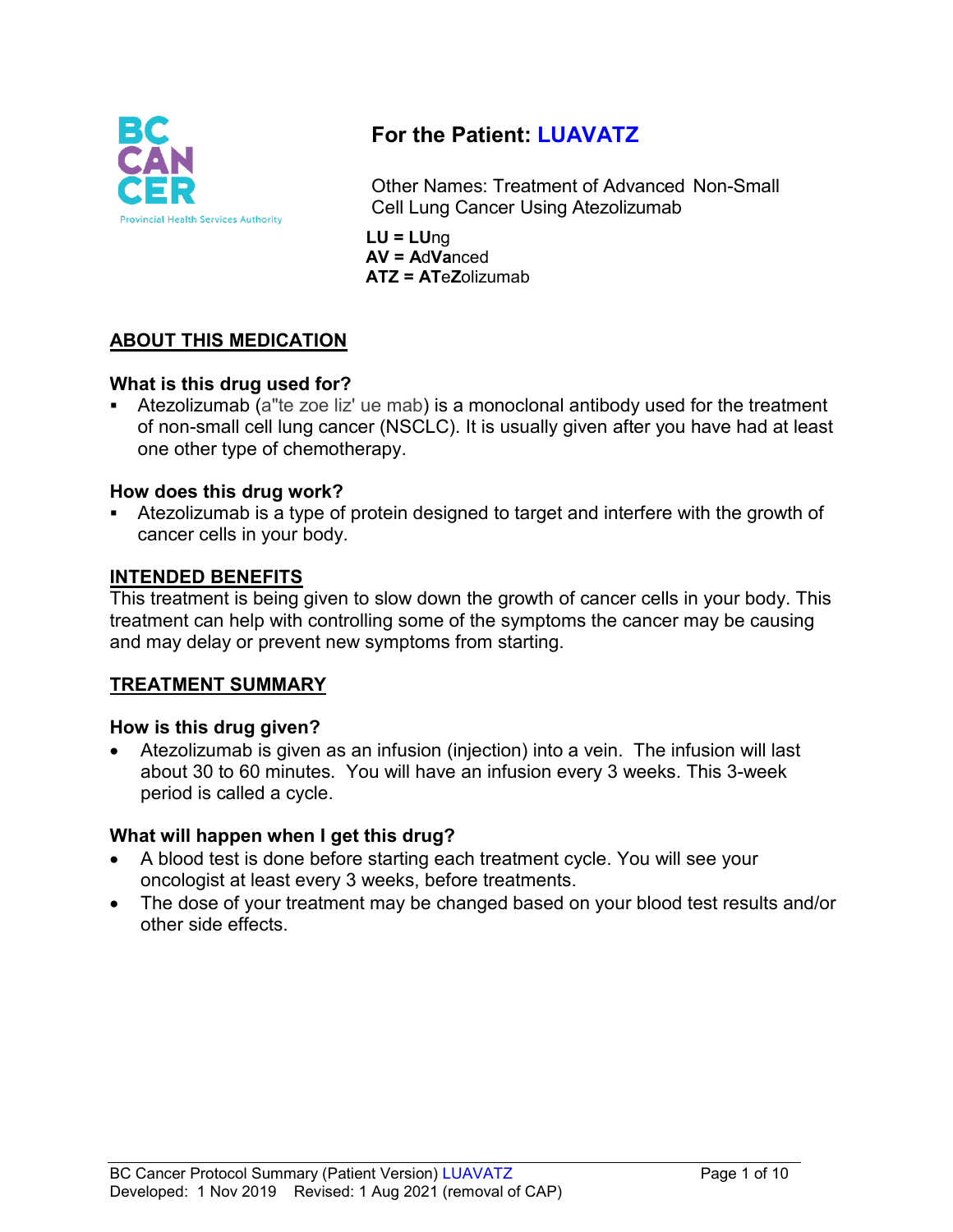## **OTHER INSTRUCTIONS**

• *It is very important to report side effects immediately to your doctor. Do not manage side effects at home without speaking with your doctor. Be aware that symptoms may be delayed and can develop months after your last dose.*

#### **What other drugs or foods can interact with atezolizumab?**

- Other drugs may **interact** with atezolizumab. Check with your doctor or pharmacist before you start or stop taking any other drugs including all prescription and nonprescription medicines, steroids or other medicines that lower your immune response, vitamins, and herbal supplements.
- The drinking of alcohol (in small amounts) does not appear to affect the safety or usefulness of atezolizumab.

## **Other important things to know:**

- **Before you are given atezolizumab**, talk to your doctor or pharmacist if you:
	- $\circ$  have an active condition where your immune system attacks your body (autoimmune disease), such as ulcerative colitis, Crohn's disease, lupus, rheumatoid arthritis or sarcoidosis.
	- o take other medicines that make your immune system weak. Examples of these may include steroids, such as prednisone.
	- o had an organ transplant, such as a kidney transplant.
	- o have any other medical conditions.
- Atezolizumab may damage sperm and may harm the baby if used during pregnancy. It is best to use **birth control** while being treated with atezolizumab and for at least **5 months** after the last dose. Tell your doctor right away if you or your partner becomes pregnant.
- **Do not breastfeed** during treatment and for **5 months** after the last dose.
- **Tell** doctors or dentists that you are being treated with atezolizumab before you receive any treatment from them.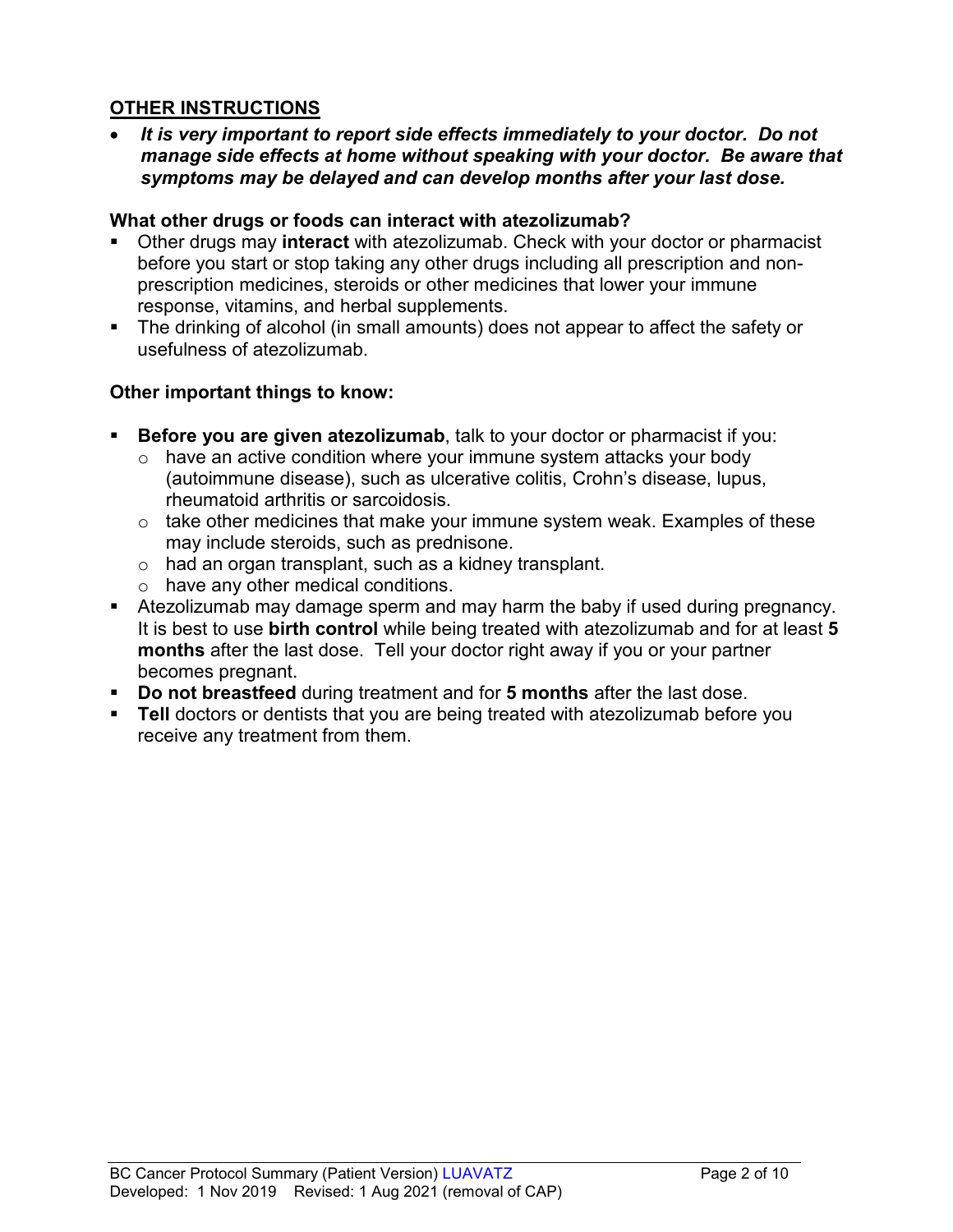# **SIDE EFFECTS AND WHAT TO DO ABOUT THEM**

## **Atezolizumab may cause serious immune reactions against your own body (autoimmune) affecting many parts.**

## **Are there any risks?**

Unexpected and unlikely side effects can occur with any drug treatment. The ones listed below are particularly important for you to be aware of as they are directly related to the common actions of the drug in your treatment plan.

# **What is the most important information I should know about SERIOUS SIDE EFFECTS?**

- Atezolizumab can cause serious side effects in many parts of your body. These side effects are most likely to begin during treatment; however, side effects can show up months after your last treatment with atezolizumab.
- *Tell* **your doctor as soon as possible if you have any of serious side effects listed in the table below or your symptoms get worse.**
- **Do not try to treat or diagnose symptoms yourself**. Getting medical treatment right away may keep the problem from becoming more serious.

The following side effects were most frequently reported:

## **Very common (more than 1 in 10 people)**

- diarrhea
- itching, rash
- joint pain
- feeling tired
- feeling less hungry
- nausea, vomiting
- fever, chills
- shortness of breath
- cough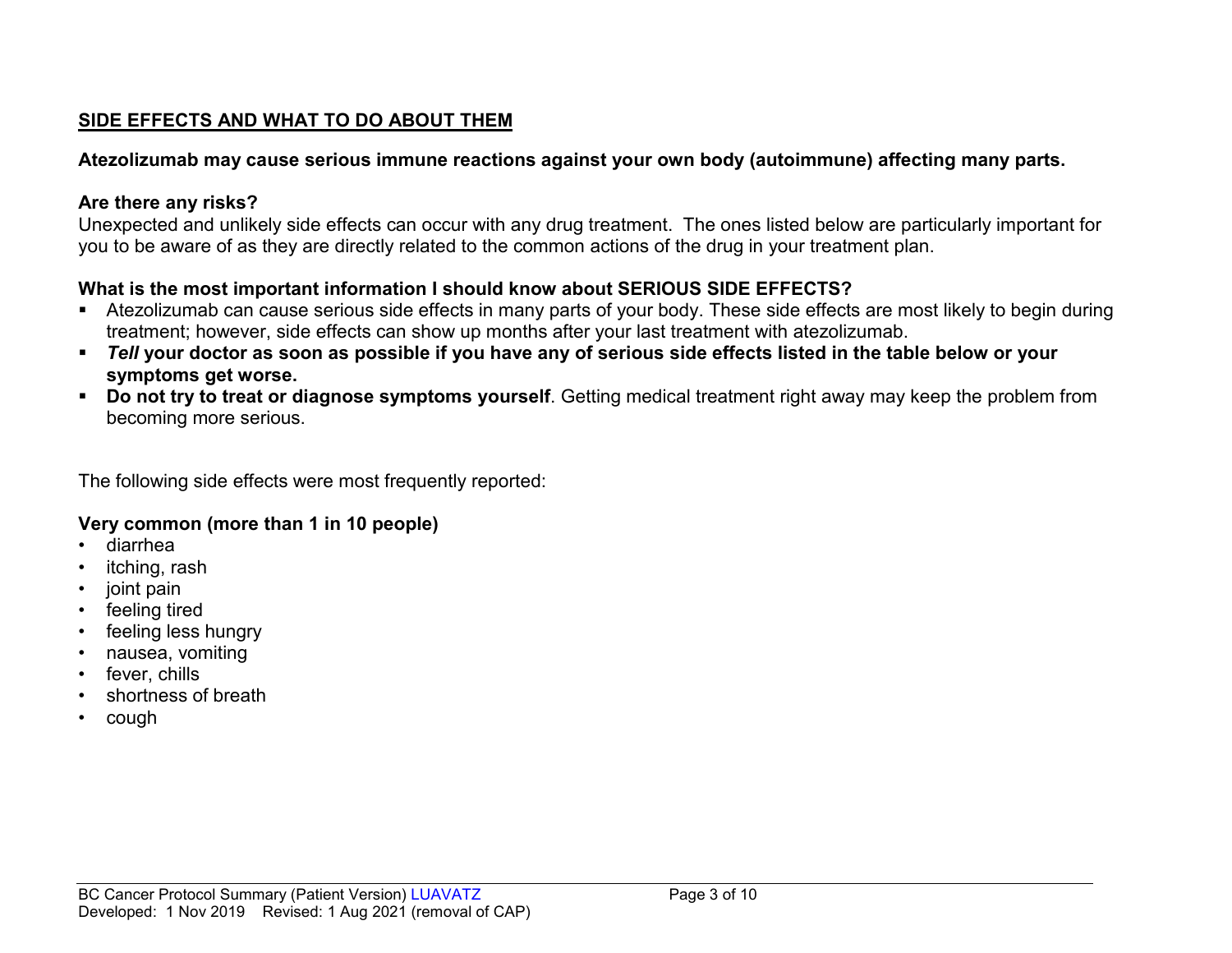| <b>SERIOUS SIDE EFFECTS</b>                                                           | How common is it?  |
|---------------------------------------------------------------------------------------|--------------------|
| <b>Inflammation of the NERVES</b>                                                     | <b>Very Common</b> |
| Symptoms may include:                                                                 |                    |
| weakness of the legs, arms or face                                                    |                    |
| numbness or tingling in hands or feet                                                 |                    |
| lack of energy or dizziness                                                           |                    |
| Inflammation of the INTESTINES (colitis)                                              | Common             |
| Symptoms may include:                                                                 |                    |
| diarrhea (loose stools) or more bowel movements than usual. Do not treat the diarrhea |                    |
| yourself.                                                                             |                    |
| blood or mucus in stools or dark, tarry, sticky stools<br>$\bullet$                   |                    |
| severe stomach pain (abdominal pain) or tenderness                                    |                    |
| fever                                                                                 |                    |
| <b>Inflammation of the SKIN</b>                                                       | Common             |
| Symptoms may include:                                                                 |                    |
| rash on your skin, mouth blisters, dry or peeling skin                                |                    |
| Inflammation of the LUNGS (pneumonitis)                                               | Common             |
| Symptoms may include:                                                                 |                    |
| shortness of breath                                                                   |                    |
| chest pain                                                                            |                    |
| coughing                                                                              |                    |
| Inflammation of the THYROID GLAND (hyperthyroidism, hypothyroidism)                   | Common             |
| Symptoms may include:                                                                 |                    |
| rapid heart beat<br>$\bullet$                                                         |                    |
| weight loss or gain<br>$\bullet$                                                      |                    |
| increased sweating<br>$\bullet$                                                       |                    |
| hair loss<br>$\bullet$                                                                |                    |
| feeling cold<br>٠                                                                     |                    |
| constipation or diarrhea<br>$\bullet$                                                 |                    |
| your voice gets deeper<br>$\bullet$                                                   |                    |
| muscle aches<br>$\bullet$                                                             |                    |
| changes in sleep patterns                                                             |                    |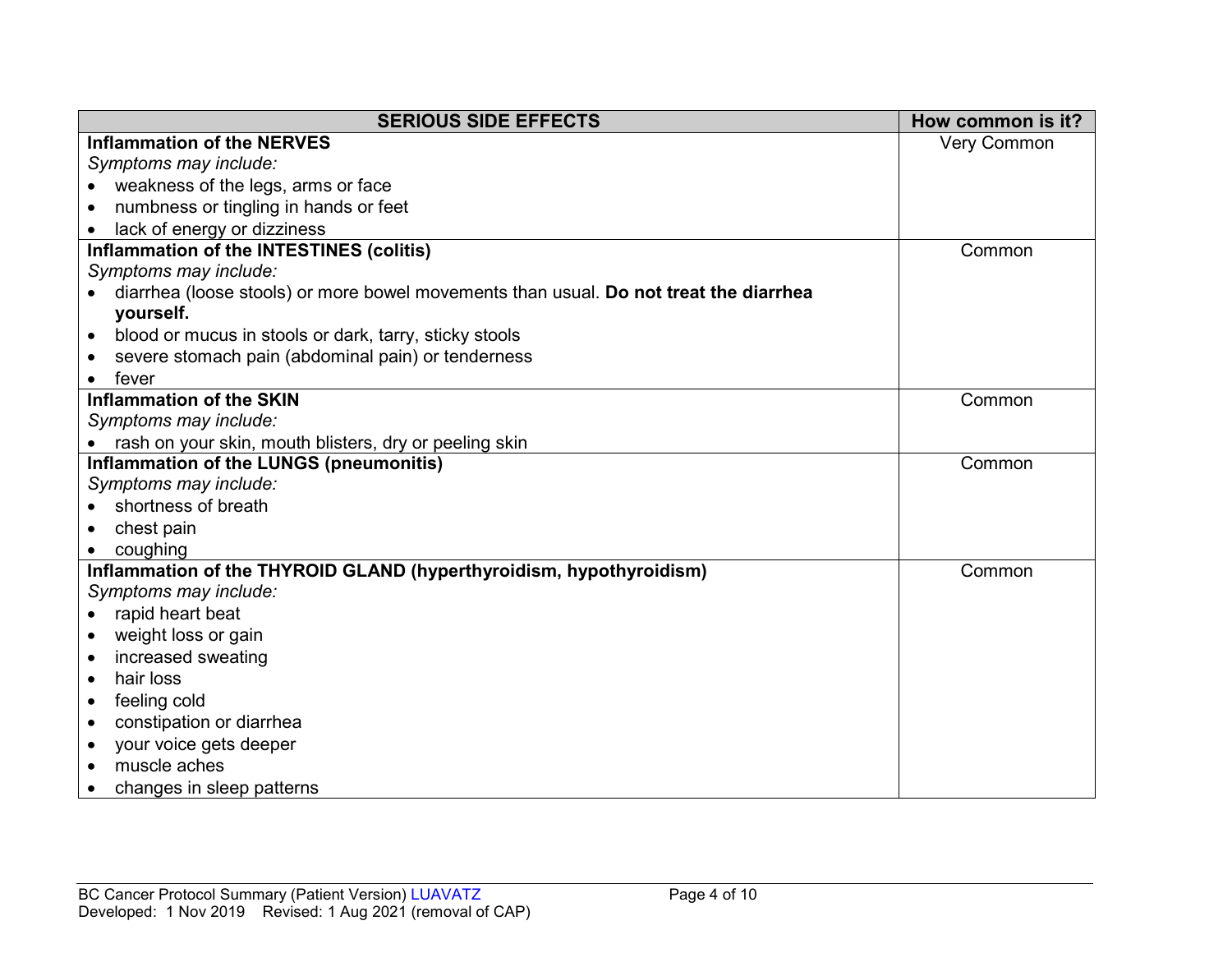| <b>SERIOUS SIDE EFFECTS</b>                                                                          | How common is it? |
|------------------------------------------------------------------------------------------------------|-------------------|
| <b>Infusion reactions</b>                                                                            | Common            |
| Symptoms may include:                                                                                |                   |
| shortness of breath, wheezing or trouble breathing, cough, chest tightness                           |                   |
| dizziness, fainting, rapid or weak heartbeat                                                         |                   |
| itching, rash, hives, or feeling warm or flushed<br>$\bullet$                                        |                   |
| swelling of the throat, tongue, or face<br>$\bullet$                                                 |                   |
| hoarse voice, throat tightness or trouble swallowing                                                 |                   |
| Inflammation of certain GLANDS (pituitary, adrenal glands so they do not make enough                 | Common            |
| hormone)                                                                                             |                   |
| Symptoms may include:                                                                                |                   |
| weight loss                                                                                          |                   |
| increased sweating, hot flashes<br>$\bullet$                                                         |                   |
| hair loss (includes facial and pubic)<br>$\bullet$                                                   |                   |
| feeling cold<br>$\bullet$                                                                            |                   |
| headaches that will not go away or unusual headache<br>$\bullet$                                     |                   |
| changes in behavior such as less sex drive, being irritable or forgetful<br>$\bullet$                |                   |
| vision problems, dizziness or fainting<br>$\bullet$                                                  |                   |
| excessive thirst and urination                                                                       |                   |
| unusual tiredness or sleepiness                                                                      |                   |
| <b>BLOOD SUGAR problems (type 1 diabetes mellitus)</b>                                               | Uncommon          |
| Symptoms may include:                                                                                |                   |
| hunger or thirst                                                                                     |                   |
| a need to urinate more often                                                                         |                   |
| weight loss                                                                                          |                   |
| <b>Problems in the PANCREAS</b>                                                                      | Uncommon          |
| Symptoms may include:                                                                                |                   |
| abdominal pain                                                                                       |                   |
| nausea and vomiting                                                                                  |                   |
| Inflammation of the LIVER (hepatitis)                                                                | Uncommon          |
| Symptoms may include:                                                                                |                   |
| yellowing of your skin or the whites of your eyes                                                    |                   |
| dark urine, tiredness, nausea or vomiting, loss of appetite, pain on the right side of your stomach, |                   |
| or bruise easily                                                                                     |                   |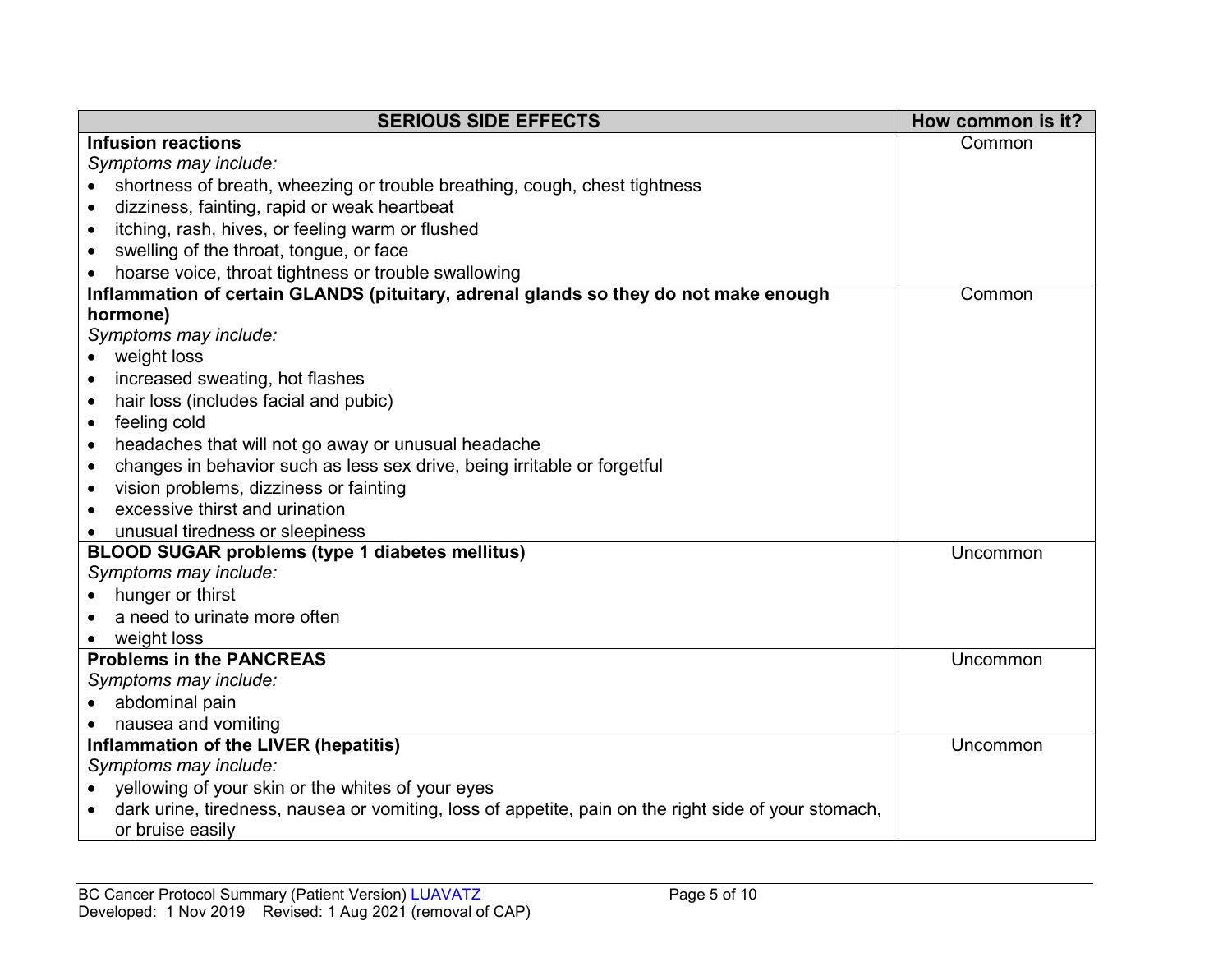| <b>SERIOUS SIDE EFFECTS</b>                                                 | How common is it? |
|-----------------------------------------------------------------------------|-------------------|
| <b>Problems with MUSCLES</b>                                                | Rare              |
| Symptoms may include:                                                       |                   |
| back pain                                                                   |                   |
| spasms                                                                      |                   |
| weakness                                                                    |                   |
| muscle pain                                                                 |                   |
| <b>Inflammation of the EYES</b>                                             | Rare              |
| Symptoms may include:                                                       |                   |
| changes in eyesight, blurry vision, double vision, or other vision problems |                   |
| • eye pain or redness                                                       |                   |
| Inflammation of the KIDNEYS (nephritis)                                     | Rare              |
| Symptoms may include:                                                       |                   |
| changes in the amount or colour of your urine                               |                   |

| <b>OTHER SIDE EFFECTS</b>                                    | How common<br>is it? | <b>MANAGEMENT</b>                                                                                                                                                                                                                                                                                                                                                                                                                                                                                                                            |
|--------------------------------------------------------------|----------------------|----------------------------------------------------------------------------------------------------------------------------------------------------------------------------------------------------------------------------------------------------------------------------------------------------------------------------------------------------------------------------------------------------------------------------------------------------------------------------------------------------------------------------------------------|
| Pain or tenderness may occur where<br>the needle was placed. | Rare                 | Apply cool compresses or soak in cool water for 15-20 minutes<br>several times a day.                                                                                                                                                                                                                                                                                                                                                                                                                                                        |
| Nausea and vomiting may occur after<br>your treatment.       | Very Common          | You may be given a prescription for antinausea drug(s) to<br>take before your treatment and/or at home. It is easier to<br>prevent nausea than treat it once it has occurred, so<br>follow directions closely.<br>$\circ$ Drink plenty of fluids.<br>Eat and drink often in small amounts.<br>$\cap$<br>Try the ideas in Food Choices to Help Control Nausea.*<br>If nausea and vomiting is persistent and you have other<br>symptoms of hepatitis, tell your doctor as soon as<br>possible. (see the table above for serious side effects.) |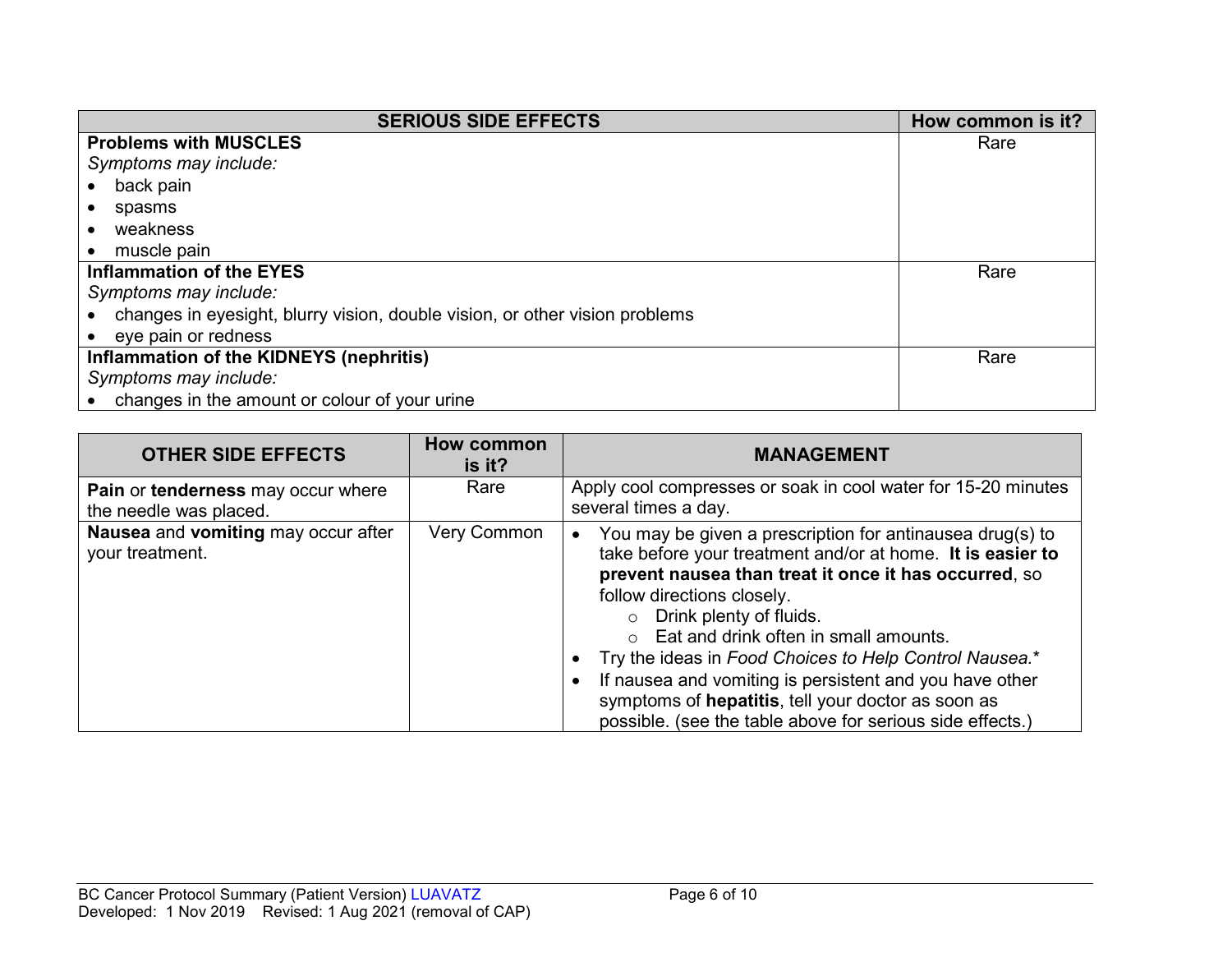| <b>OTHER SIDE EFFECTS</b>                   | <b>How common</b><br>is it? | <b>MANAGEMENT</b>                                                                                                                                                                                                                                 |
|---------------------------------------------|-----------------------------|---------------------------------------------------------------------------------------------------------------------------------------------------------------------------------------------------------------------------------------------------|
| <b>Constipation may sometimes occur.</b>    | Common                      | Exercise if you can.<br>Drink plenty of fluids.<br>Try ideas in Suggestions for Dealing with Constipation.*<br>If you have other symptoms of colitis, tell your doctor as<br>soon as possible. (see the table above for serious side<br>effects.) |
| You may sometimes have trouble<br>sleeping. | Common                      | Talk to your doctor if you continue to have trouble sleeping.<br>This will return to normal when you stop taking<br>atezolizumab.                                                                                                                 |
| Hair loss is rare with atezolizumab.        | Rare                        | If hair loss is a problem, refer to For the Patient: Hair Loss Due<br>to Chemotherapy.*                                                                                                                                                           |

**\*Please ask your oncologist or pharmacist for a copy.**

**If you experience symptoms or changes in your body that have not been described above but worry you, or any symptoms are severe, contact:**

 **\_\_\_\_\_\_\_\_\_\_\_\_\_\_\_\_\_\_\_\_\_\_\_\_ at telephone number:\_\_\_\_\_\_\_\_\_\_\_\_\_\_\_\_\_\_\_**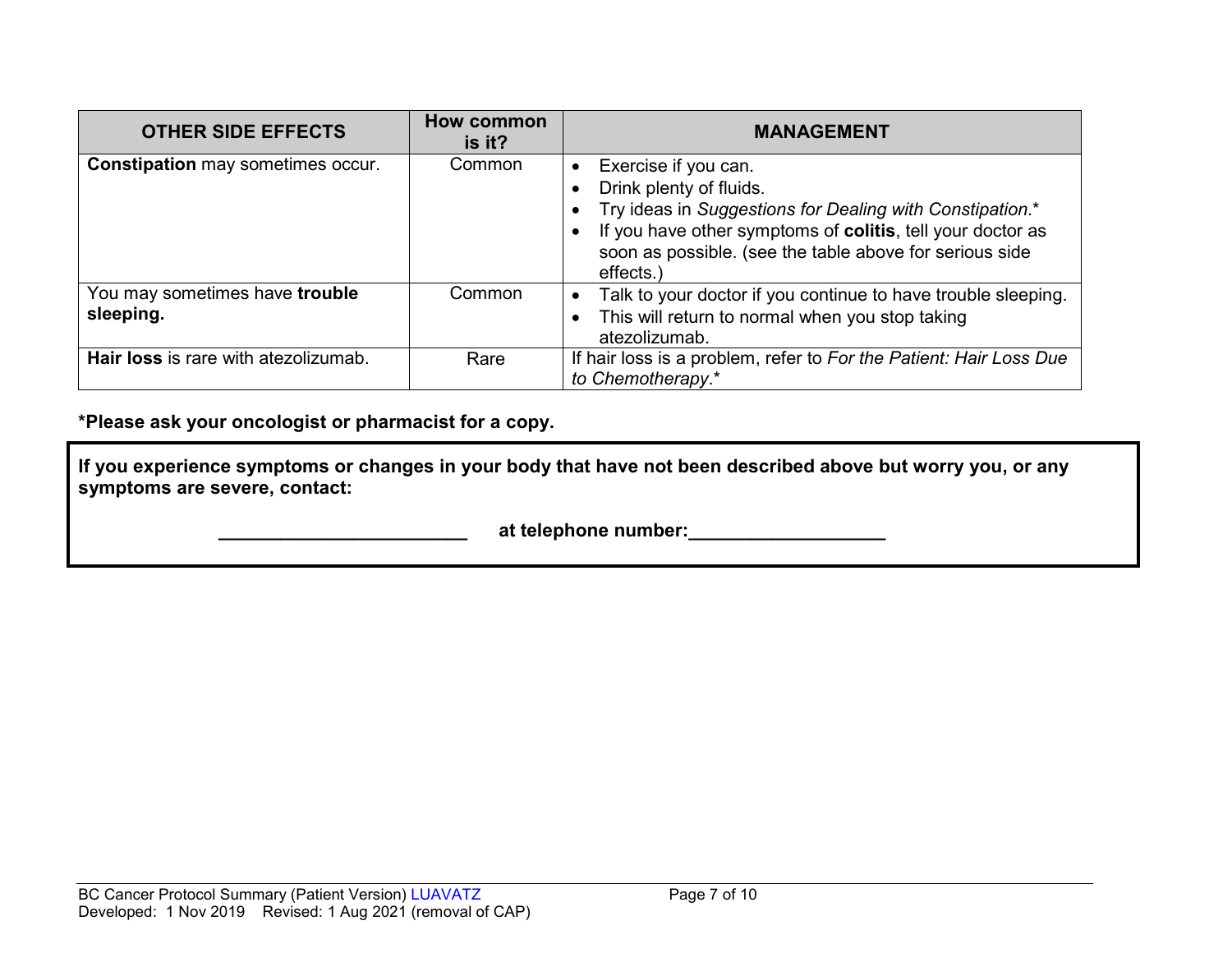| ВC<br><b>MEDICAL</b><br><b>CAN</b><br><b>ALERT</b><br>CER<br><b>Provincial Health Services Authority</b><br>NAME | SEVERE IMMUNE-MEDIATED ADVERSE REACTIONS<br>Including enterocolitis, intestinal perforation, hepatitis,<br>dermatitis (including toxic epidermal necrolysis),<br>neuropathy, endocrinopathy, pneumonitis,<br>myositis,<br>myocarditis and toxicities in other organ systems. Duration<br>of risk after treatment is unknown. |
|------------------------------------------------------------------------------------------------------------------|------------------------------------------------------------------------------------------------------------------------------------------------------------------------------------------------------------------------------------------------------------------------------------------------------------------------------|
| has received                                                                                                     | FOR MORE INFORMATION:                                                                                                                                                                                                                                                                                                        |
| CHECKPOINT INHIBITOR IMMUNOTHERAPY:                                                                              |                                                                                                                                                                                                                                                                                                                              |
| Immune-Mediated Adverse Reactions                                                                                |                                                                                                                                                                                                                                                                                                                              |
| ALWAYS CARRY THIS CARD AND SHOW TO<br>PHYSICIANS INCLUDING ANESTHETISTS                                          | www.bccancer.bc.ca/health-professionals/professional-resources/cancer-drug-manual<br>Rev Aug 2018                                                                                                                                                                                                                            |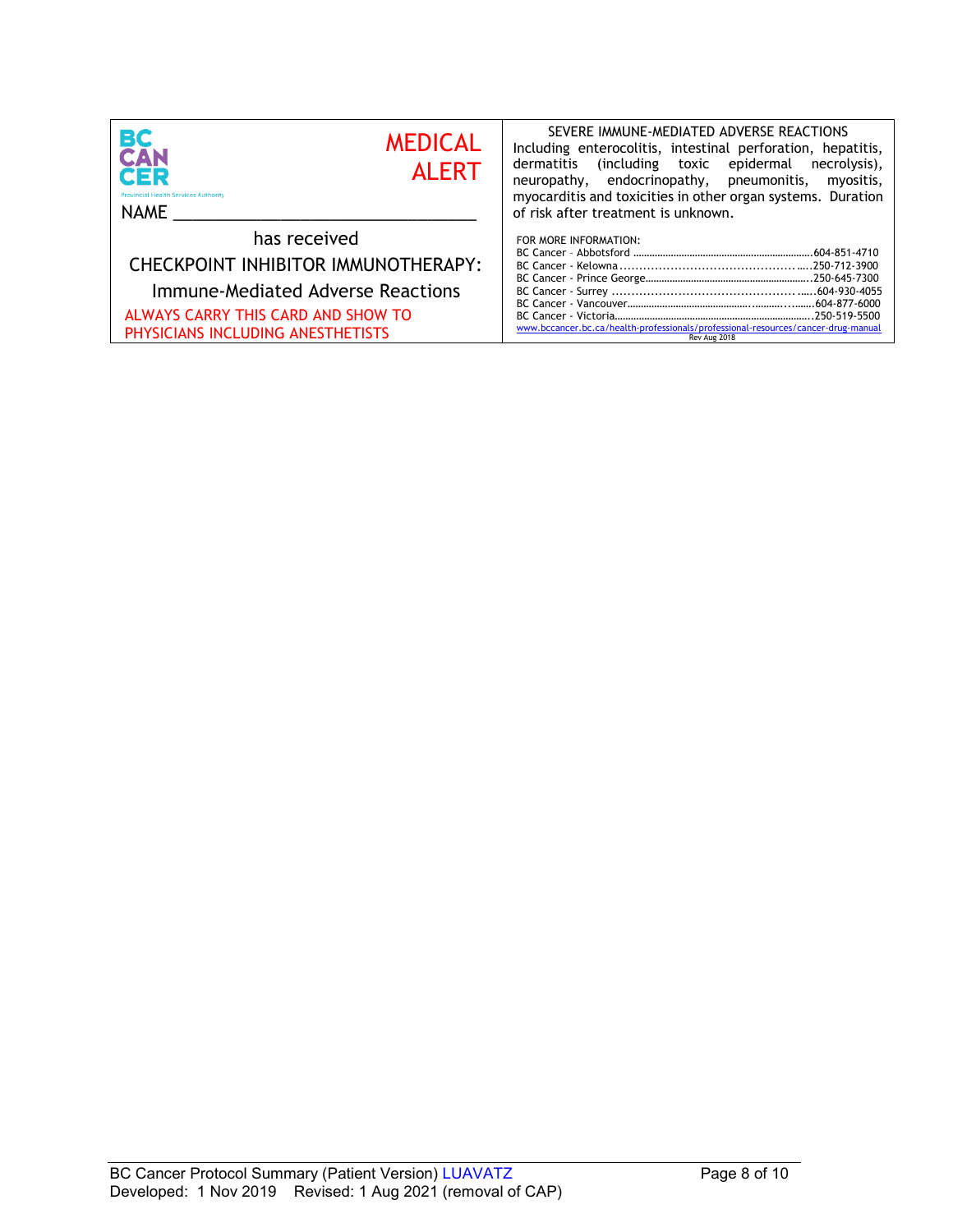| To Whom It May Concern:                                                                                                                                                                                                                                                                                                                                                                                                                                                                                                                                                        |
|--------------------------------------------------------------------------------------------------------------------------------------------------------------------------------------------------------------------------------------------------------------------------------------------------------------------------------------------------------------------------------------------------------------------------------------------------------------------------------------------------------------------------------------------------------------------------------|
|                                                                                                                                                                                                                                                                                                                                                                                                                                                                                                                                                                                |
|                                                                                                                                                                                                                                                                                                                                                                                                                                                                                                                                                                                |
| Medical Oncologist New York and Service Contract to the Contract of the Contract of the Contract of the Contract of the Contract of the Contract of the Contract of the Contract of the Contract of the Contract of the Contra                                                                                                                                                                                                                                                                                                                                                 |
|                                                                                                                                                                                                                                                                                                                                                                                                                                                                                                                                                                                |
| This patient is receiving immunotherapy at the BC Cancer and is at risk of immune-related<br>toxicities which may be life threatening and require urgent management.                                                                                                                                                                                                                                                                                                                                                                                                           |
| Immunotherapy toxicities are different from those encountered with standard chemotherapy<br>or targeted therapies. The immune system may become dysregulated during immunotherapy<br>treatment, leading to symptoms and findings which mimic autoimmune disorders. Adverse<br>events can occur during or following treatment and can be life threatening. Any organ system                                                                                                                                                                                                     |
| in the body is at risk including, but not limited to:                                                                                                                                                                                                                                                                                                                                                                                                                                                                                                                          |
| Lungs (pneumonitis, pleuritis, sarcoidosis)<br>Gastrointestinal (colitis, ileitis, pancreatitis)<br>Liver (hepatitis)                                                                                                                                                                                                                                                                                                                                                                                                                                                          |
| Skin (rash, Stevens-Johnson syndrome)<br>Endocrine (hypophysitis, adrenal insufficiency, hypo/hyperthyroidism, type 1 diabetes mellitus)<br>Renal (interstitial nephritis)                                                                                                                                                                                                                                                                                                                                                                                                     |
| Blood (hemolytic anemia, thrombocytopenia, neutropenia)<br>Neurologic (encephalitis, Guillain-Barré syndrome, meningitis, myasthenia gravis, neuropathy)<br>Musculoskeletal (myositis, arthritis)                                                                                                                                                                                                                                                                                                                                                                              |
| Cardiovascular (pericarditis, myocarditis, vasculitis)<br>Ophthalmologic (uveitis, scleritis, episcleritis, conjunctivitis, retinitis)                                                                                                                                                                                                                                                                                                                                                                                                                                         |
| Management of immune-related toxicities necessitates prompt coordination with a medical<br>oncologist with initiation of high dose corticosteroids, and may require referral to the<br>appropriate subspecialty. If you suspect your patient is presenting with immune-related<br>toxicity, please contact the patient's medical oncologist directly or if after hours contact the<br>on-call physician, or as per your local centre's process (next page). Additional information on<br>immunotherapy toxicity treatment algorithms is located at the end of the above posted |
| protocol at www.bccancer.bc.ca.                                                                                                                                                                                                                                                                                                                                                                                                                                                                                                                                                |